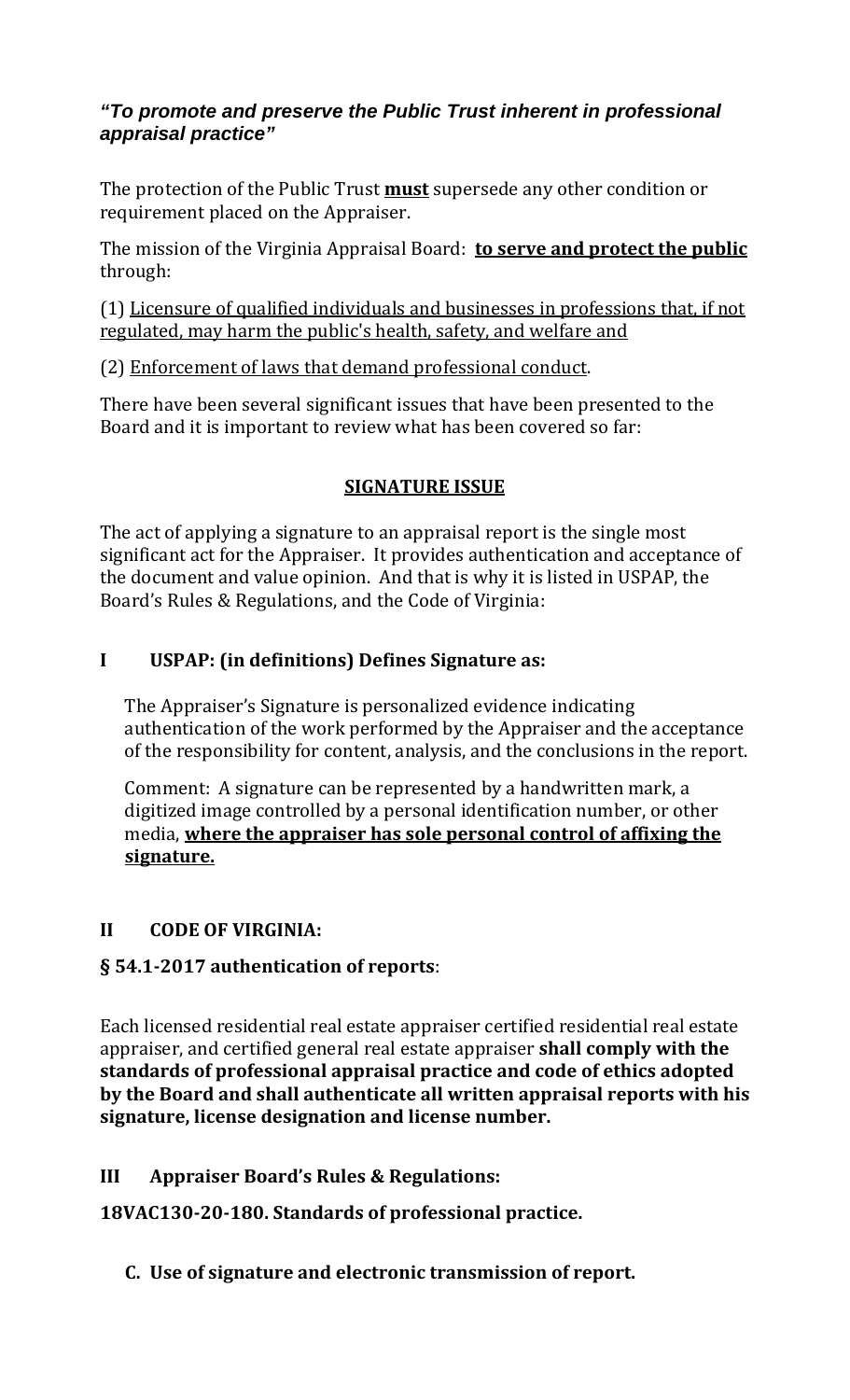1. **The signing of an appraisal report or the transmittal of a report electronically shall indicate that the licensee has exercised complete direction and control over the appraisal** in accordance with §54.1‐2011 C of the Code of Virginia.

2. All original appraisal reports shall be signed by the licensed appraiser. For narrative and letter appraisals, the signature and final value conclusion shall appear on the letter of transmittal and certification page. **For form appraisals, the signature shall appear on the page designated for the appraiser's signature and final estimate of value.**

### **Questions**:

- How can the Appraiser retained necessary control of their signature when sending a report electronically to a client?
- What minimum preventive measures should the Appraiser take to secure their signature?
- Can the Appraiser's signature be attached as a separate file to the report without it being applied directly to the Appraiser's Certification, Limiting Conditions, and Value Conclusion?
- How can the Appraiser exercised complete direction and control over the appraisal when using conversion software?

### **The Answers can be found in:**

### **Appraiser Board's Rules & Regulations**

18VAC130-20-180. Standards of professional practice.

**C.** Use of signature and electronic transmission of report.

1. **The signing of an appraisal report or the transmittal of a report electronically shall indicate that the licensee has exercised complete direction and control over the appraisal.**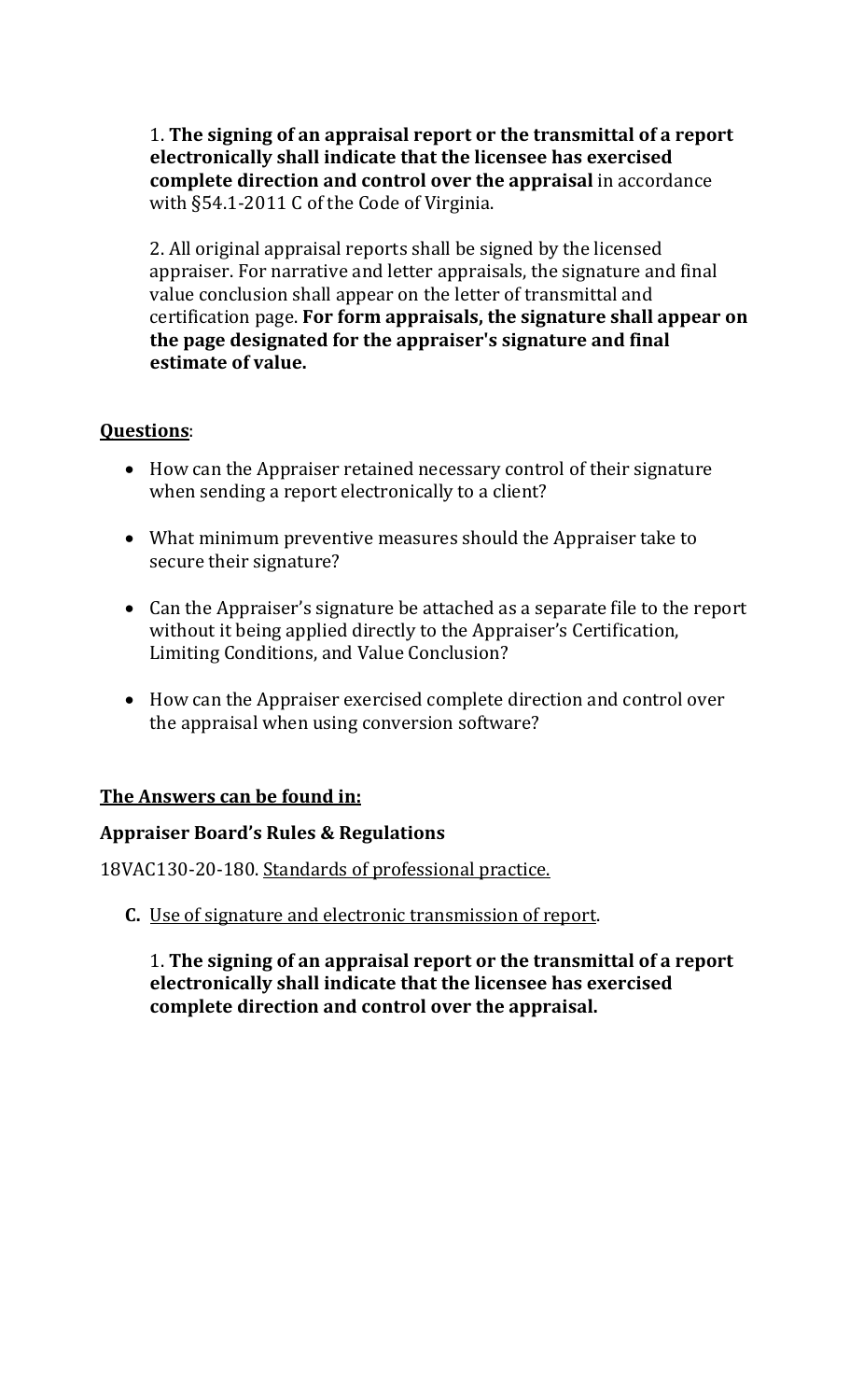### **Appraisal Report Conversion**

Currently the Appraiser is being required, as a condition of the assignment, to convert the appraisal report into a proprietary software data format as part of the transmission process when sending it to the client.

These conversion applications are proprietary software programs from third‐ party vendors that are not the Appraiser's Client (such as AIReady, RELS, LIGHTHOUSE, etc.).

By requiring the Appraiser to do the conversion during the communication / transmission of the report, these third‐party vendors are doing an "end run" around USPAP. They are able to claim that the converted report is now the "true copy" of the appraisal report.

According to these proprietary software vendors, the converted report is the "true copy" of the appraisal report; and the Appraiser is totally responsible for the content, or lack thereof, the converted report.

### **But is the "converted report" the "true copy"?**

In order to understand this issue we must establish common definitions for several terms we are using:

1. What is proprietary software?

#### Proprietary software is any computer software with **restrictions on use or private modification, or with restrictions judged to be excessive on copying or publishing or modification**.

These type of software applications are generally referred to as "Black Box" applications because the user has limited, or restricted, control over the output.

2. What is the "true copy" a copy of?

Before something can be labeled a "true copy" there has to be an original report on which the copy is based. The **"original report"** is traditionally defined as the "hardcopy" or the paper report created by the Appraiser on which a traditional ink signature can be applied.

3. What is a "true copy"?

**A "true copy"** therefore would be an accurate reproduction of the "original report" as created and produced by the Appraiser. This includes all information and addenda the Appraiser deems necessary to comply with the scope of work and the USPAP. This includes the sequence and presentation of the information as developed by the Appraiser.

4. What is the meaning of "Client" as used in the appraisal industry:

Under USPAP Client is defined as: the party or parties who engage an appraiser (by employment or contract) in a specific assignment.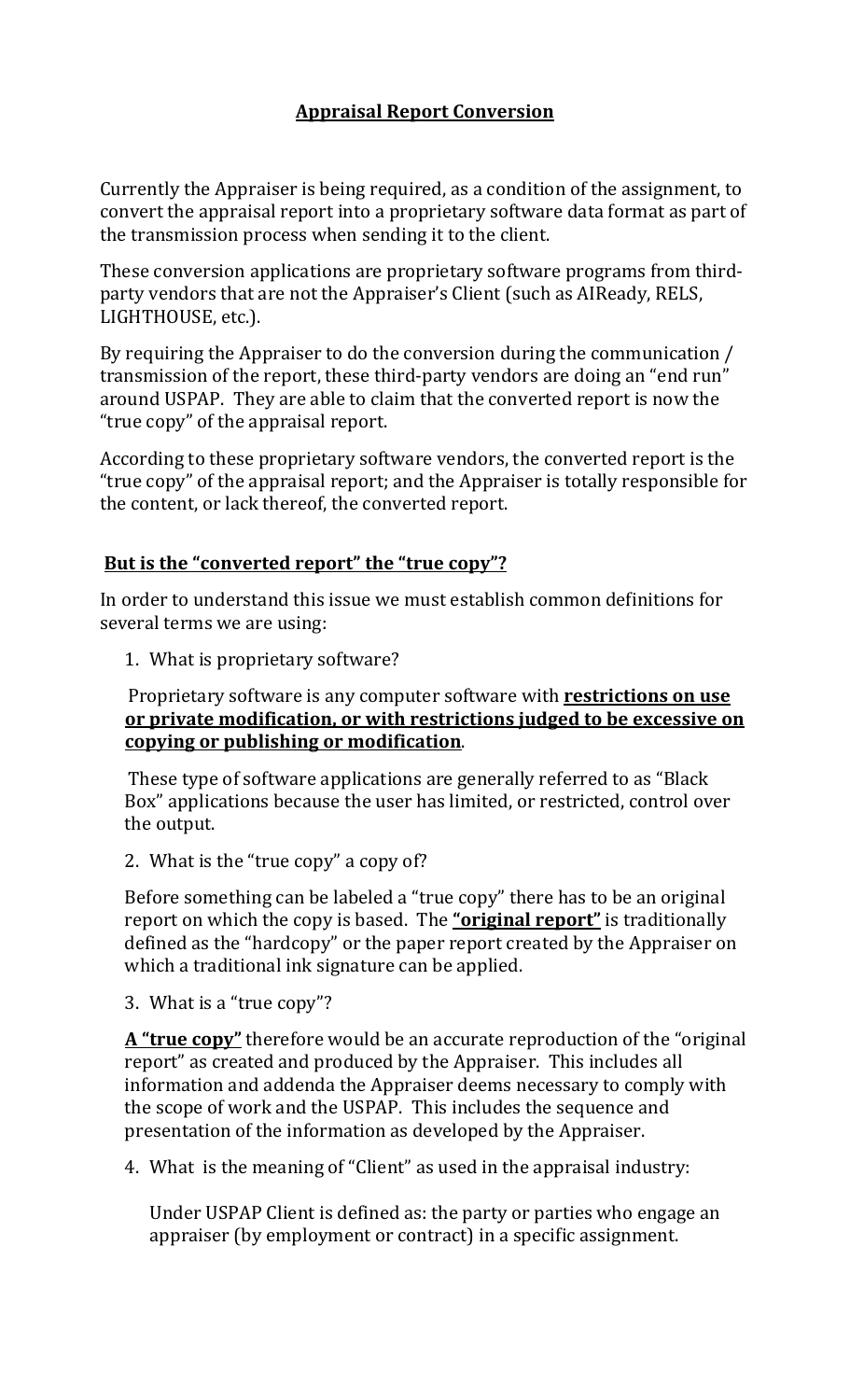Comment: The client indentified by the appraiser in an appraisal, appraisal review, or appraisal consulting assignment (or in the assignment work file) is the party or parties with whom the appraiser has an appraiser-client relationship in the related assignment, and may be an individual, group, or entity.

Appraiser –Client relationship: represents the Appraiser's obligation to not disclose confidential information, as identified by the Client or by law.

The term "Client" has many different connotations for different professions implying a wide range of obligations and/or advocacy. Generally the term is defined as:

- a. Somebody using professional services: a person or organization taking advice from an attorney, accountant, or other professional person.
- b. Customer: a person or organization to whom goods or services are provided and sold.

To the Appraiser the term "client" means Customer.

5. What does format mean?

To the proprietary computer software company (Black Box) format means line spacing, margins, and paper size, and the manipulation of the information in the report.

To the Appraiser format is equivalent to "presentation" which is the way the information, analysis, and conclusions are communicated. The Appraiser develops and communicates the appraisal in a logical order that presents the data, analyzes the data, and reconciles the data used to support an opinion of value.

But **conversion** software alters the content and format of the appraisal report from what the Appraiser believes is the "true copy". The Appraiser is unable to save or print a copy of the converted appraisal report that the third‐party vendor claim is the "true copy" of the report.

(It should be noted that FNC has slightly modified this with AIReady with access to a website that enables the report to be re‐viewed and printed to a PDF file; but these feature are restricted to their online website only).

From the Appraiser's perspective the client **NEVER** received the report as created, the "true copy"; rather it is some adulated version in which items and attachments are omitted and the Appraiser's signature is either removed and re‐applied; **or is being sent as a separate attachment to the file.**

According to these proprietary software vendors, the converted report is the "true copy" of the appraisal report; and the Appraiser is totally responsible for the content, or lack thereof, of the converted report.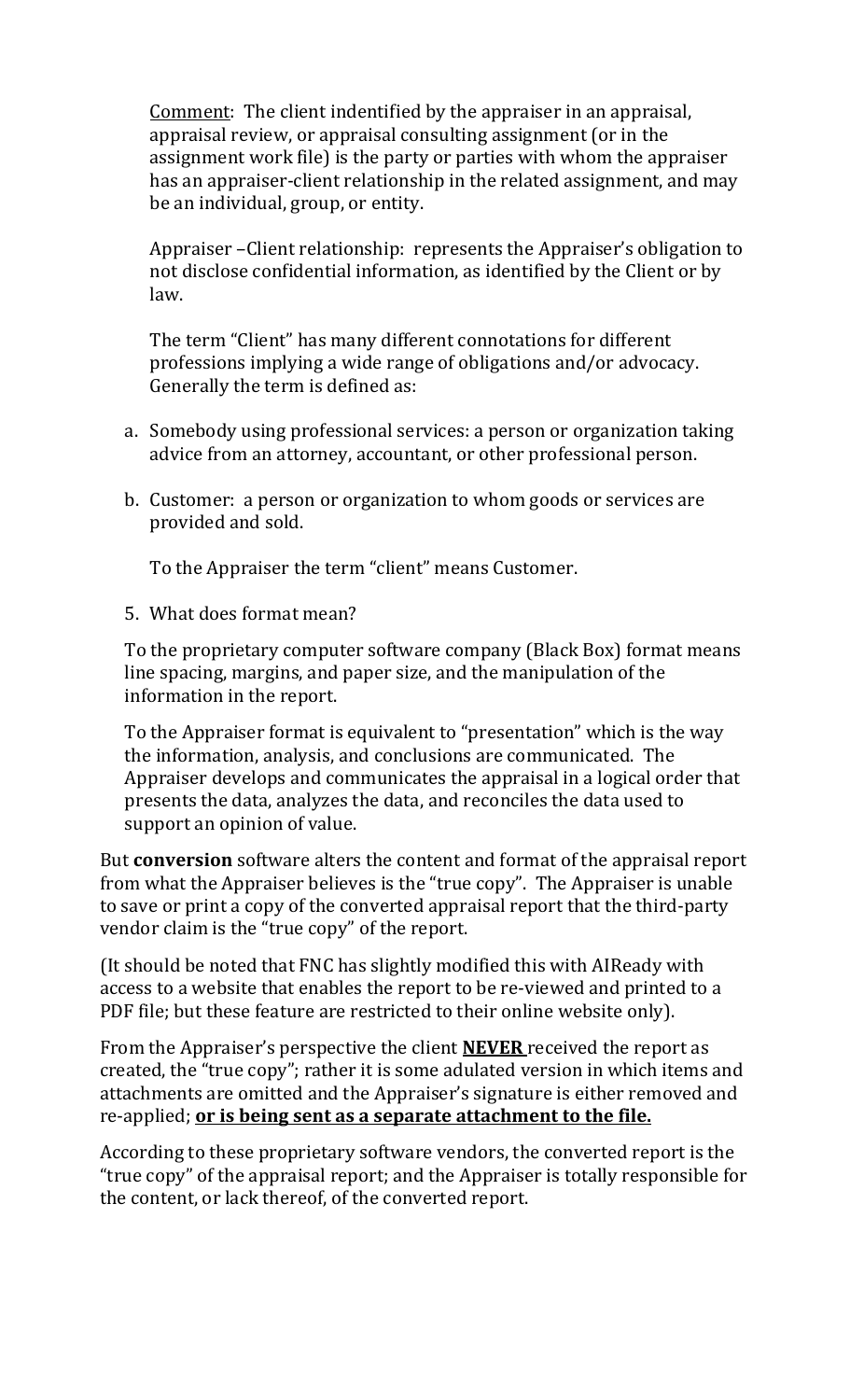**But the Appraiser has not exercised complete direction and control over the appraisal** because of the conversion software's restrictions (a violation of USPAP and the State's Rules & Regulations).

## **The USPAP obligations of the Appraiser are:**

#### **USPAP:**

- 1. Ethics Rule:
	- a. (224‐226) An Appraiser must not communicate assignment results in a misleading or fraudulent manner. **An Appraiser must not use or communicate a misleading or fraudulent report** or knowingly permit an employee or other person to communicate a misleading or fraudulent report.
- 2. Scope of Work Rule:
	- **a.** (410‐411) **An Appraiser must not allow assignment conditions to limit the scope of work to such a degree that the assignments results are not credible in the context of the intended use.**
	- b. (419‐420) **An Appraiser must not allow the intended use of an assignment or a client's objectives to cause the assignment results to be biased.**
- 3. Disclosure Obligations:
	- a. (422‐423) the report must contain sufficient information to allow intended users to understand the scope of work performed.
- 4. Standards Rule 1‐1:
	- a. (472‐473) not commit a substantial error of omission or commission that significantly affects an appraisal;
- **5.** Standards Rule 2: Real Property Appraisal, Reporting: (612‐613). In reporting the results of a real property appraisal, **an Appraiser must communicate each analysis, opinion, and conclusion in a manner that is not misleading.**

#### Standards Rule 2‐1: (620‐625)

(a) Clearly and accurately set forth the appraisal in a manner that will not be misleading;

(b) Contain sufficient information to enable the intended users of the appraisal to understand the report properly; and

(c) Clearly and accurately disclose all assumptions, extraordinary assumptions, hypothetical conditions, and limiting conditions used in the assignment.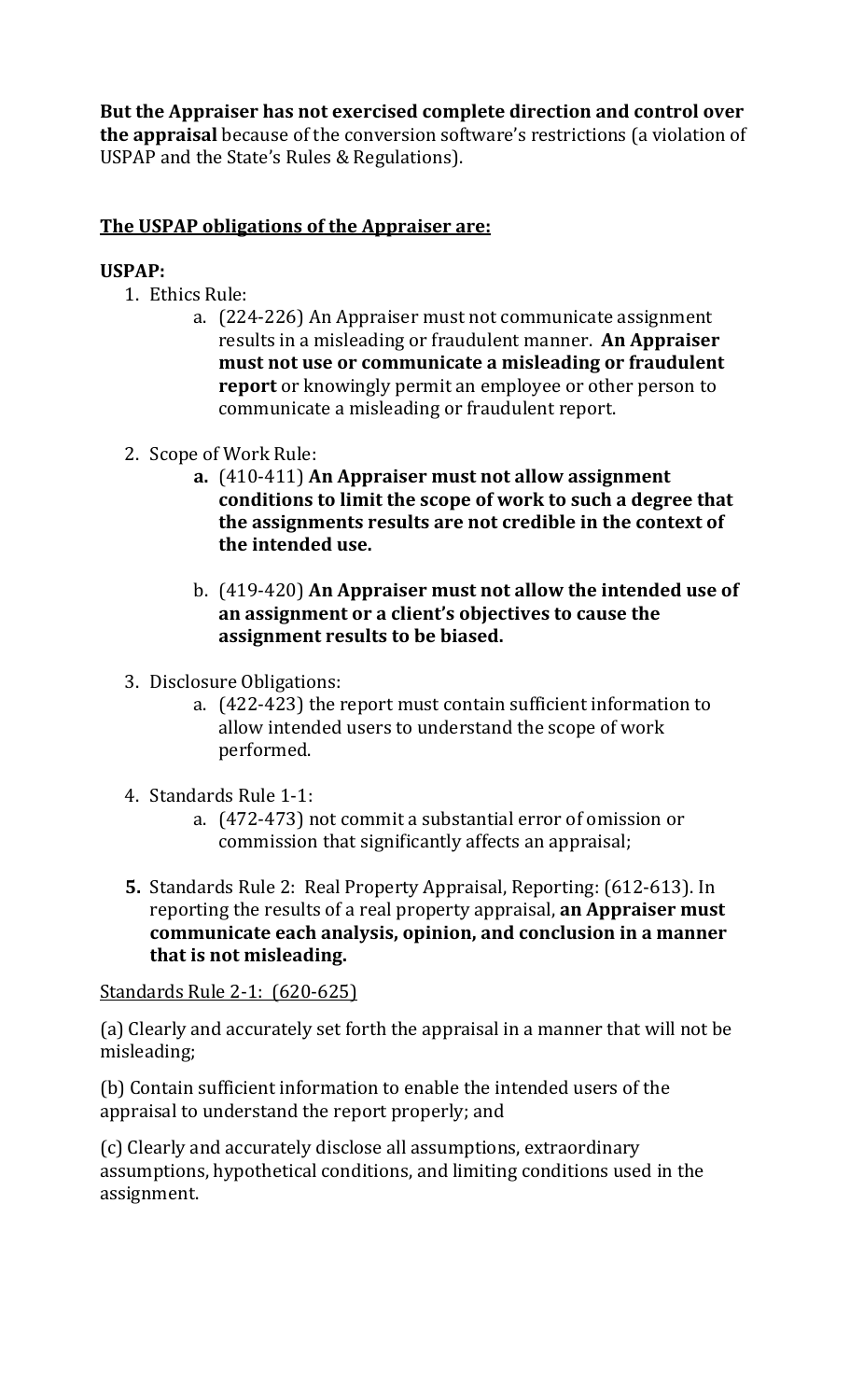### **Appraiser Board's Rules & Regulations**

18VAC130‐20‐180. Standards of professional practice.

- **D.** Use of signature and electronic transmission of report.
	- 1. **The signing of an appraisal report or the transmittal of a report electronically shall indicate that the licensee has exercised complete direction and control over the appraisal**. (in accordance with §54.1‐2011 C of the Code of Virginia).

In a recent release (July 2008) of Questions and Answers from the Appraisal Standards Board (Vol. 10, No. 7) the ASB touches upon this issue when they state:

*"In the transmission of electronic reports, the appraiser's obligation is to ensure that the report transmitted is not misleading or fraudulent. Therefore, the appraiser needs to be familiar with the electronic report created by the software used in the assignment. The appraiser must have a sufficient understanding of the report generating software used in an assignment to avoid the communication of misleading reports. In order to comply with USPAP, the electronic report that must be examined by the appraiser prior to transmission to ensure that it is not misleading or fraudulent."*

### *"Once an appraisal report has been transmitted to the client, USPAP places no further responsibility on the appraiser for the client's use of that report."*

This last sentence is critical to the understanding of this issue: only **after** the appraisal is transmitted to the client is the client free to convert the report.

**The client would, after all, have received a "true copy" of the complete report in the format as created by the Appraiser**. And, the Appraiser would have no control over what the client legally does with the report after they receive it.

The ASB opinion also indicates the Appraiser should have necessary knowledge of what the report looks like when it's received by the client. But the use of proprietary software (Black Box) prevents the Appraiser from having control over the content of the "converted" report; or of knowing what the client receives.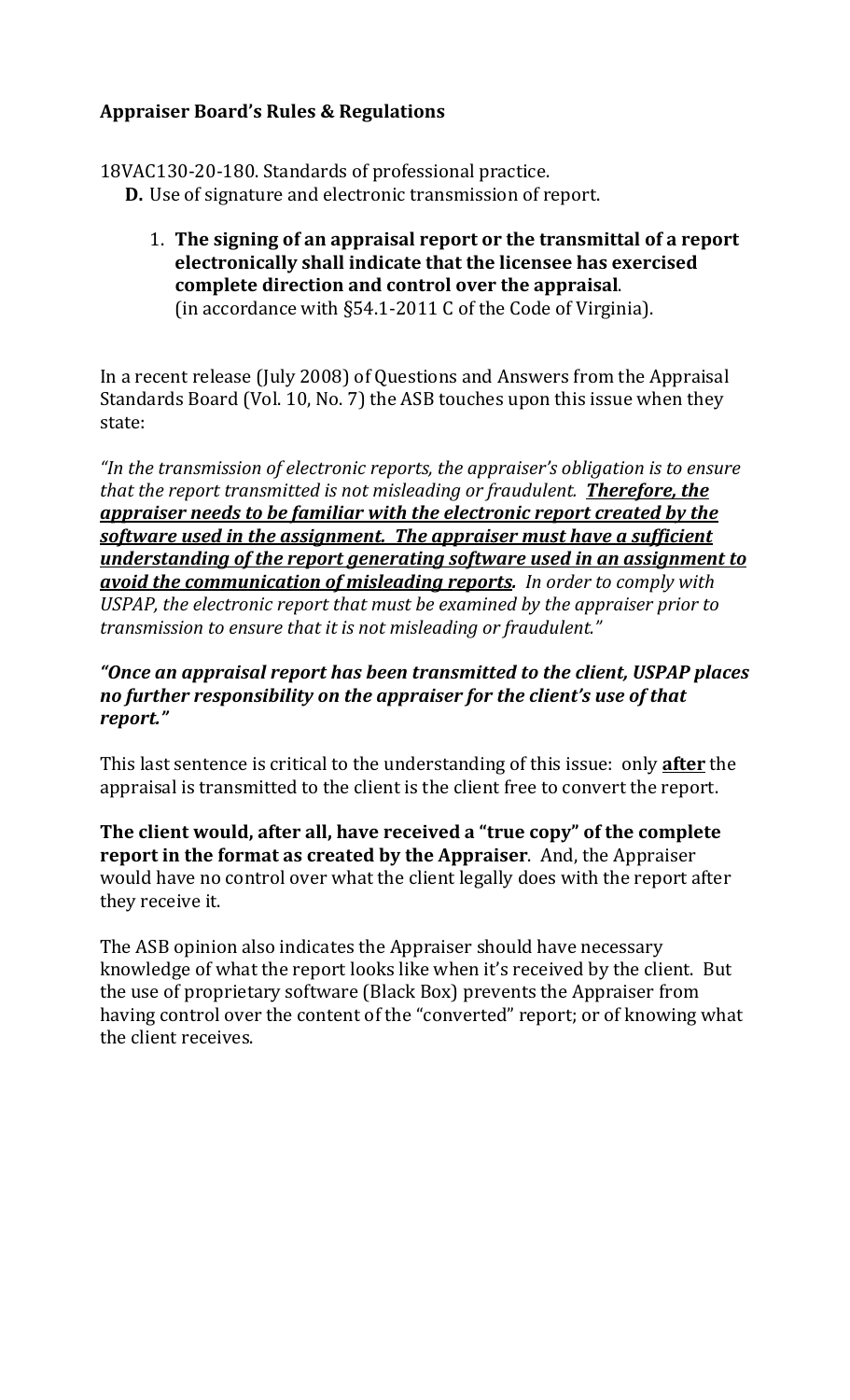### **Users of the appraisal reports:**

The client is not the only one that relies on the appraisal report. It is relied on by borrowers, lenders, investors, GSEs, government agencies, and many others including this Board.

The Public and the Appraisal Board have a direct interest to insure equal access to the true copy of the appraisal report in a universally accepted format.

 A printed hard‐copy of the report is accepted as the original, and by extension an unadulterated reproduction of that hard‐copy **must** be considered the "true copy" of that report.

The PDF format is the de facto standard for electronic documents across multiple industries and platforms because of its universal acceptability:

### **Portable Document Format** (**PDF**)

Each PDF file encapsulates a complete description of a fixed‐layout document that includes the text, fonts, images, and graphics that comprise the original document.

#### **Paper copy =PDF=True copy**

### **PDF is a true "open standard "**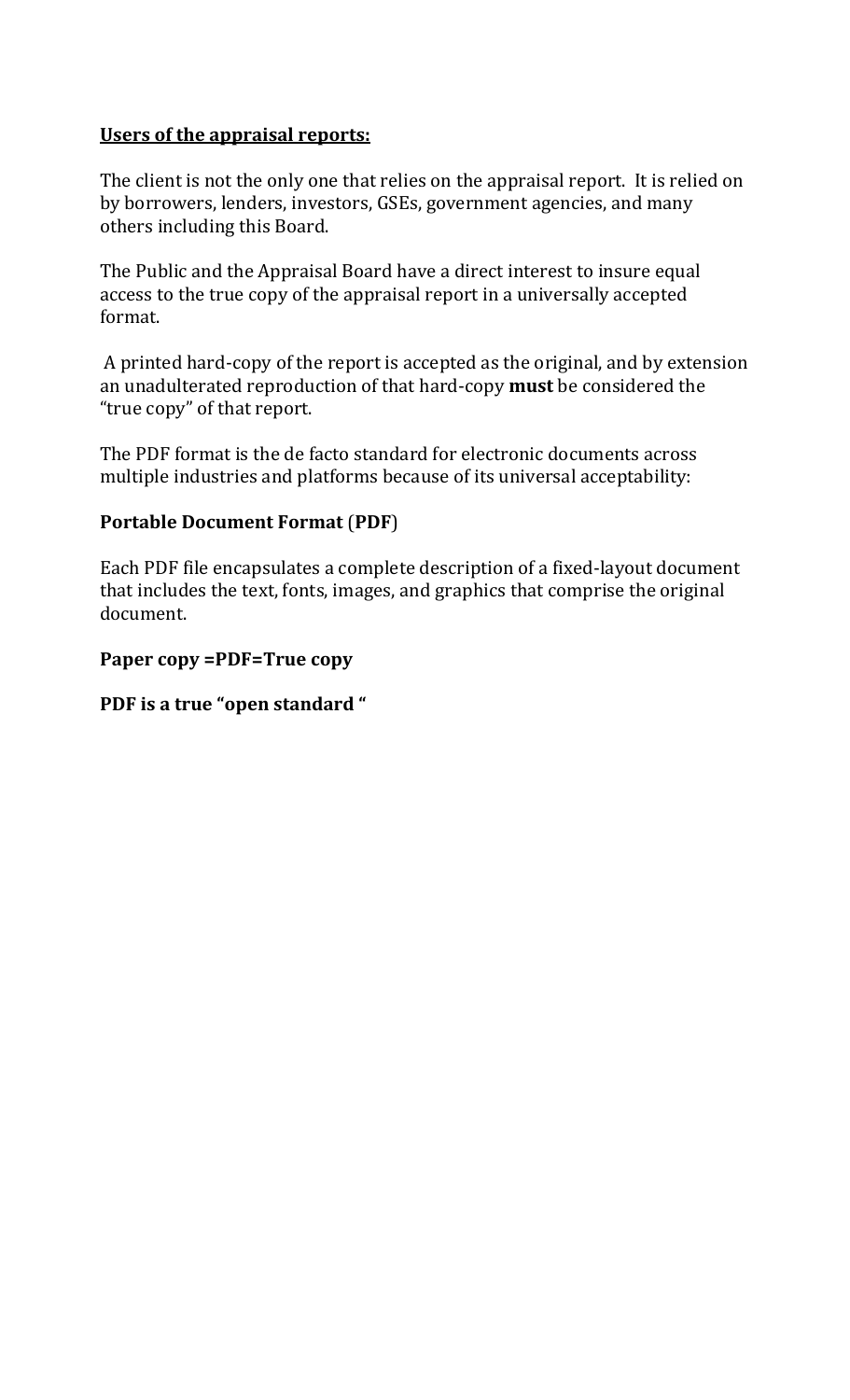### **Conclusion:**

This is not about what the client can do **after** they receive the appraisal report. They can slice and dice the report into as many sections as they desire and use the data in any legally permissible way they want.

But the Appraiser **cannot** and **should not** be required to convert the report into anything less than a "true copy" prior to sending the report to the client.

This Board was created to protect the Public Trust. And at the same time to provide guidance to those it regulates. The Board has an obligation to both and it must provide clear and definitive guidance to protect both.

In order to protect the Public Trust, it is essential that appraisal reports be required to be sent in either the hardcopy form and/or in a **universal** format (PDF) which retains the presentation, data, analysis, and conclusion and is a "true copy" of the reported as created by the Appraiser.

The Board **does not** regulate either "web‐based" services or technology.

The Board **does** regulate Appraisers and **does** have a duty to protect the Public Trust.

Currently PDF format is the de facto standard for electronic documents and should be the only current acceptable method of electronic transmission for appraisal reports.

As technology evolves, the board will naturally consider other advances.

Therefore the Board should notify its Regulants that effective immediately and enforced in 60 days of the Board's decision:

Appraisers **cannot** convert appraisal reports. Appraisal reports should be delivered to the client in either the "hardcopy" original and/or sent electronically as a "true copy" in PDF format.

Any other delivery method would be considered by the Board as a violation of its Rules and Regulations.

The Board has this authority under:

#### **18VAC130-20-160. Grounds for disciplinary action.**

The board has the power to fine any licensee, registrant or certificate holder, to place any licensee, registrant or certificate holder on probation, and to suspend or revoke any license, registration or certification issued under the provisions of Chapter 20.1 of Title 54.1 of the Code of Virginia and the regulations of the board, in accordance with §§54.1-201(7), 54.1-202 and the provisions of the Administrative Process Act,

#### **Chapter 1.1:1 of Title 9 of the Code of Virginia**:

 when any licensee, registrant or certificate holder has been found **to have violated or cooperated with others in violating any provision** of Chapter 20.1 of Title 54.1 of the Code of Virginia, any relevant provision of the Uniform Standards of Professional Appraisal Practice as developed by the Appraisal Standards Board of the Appraisal Foundation, or any regulation of the board.